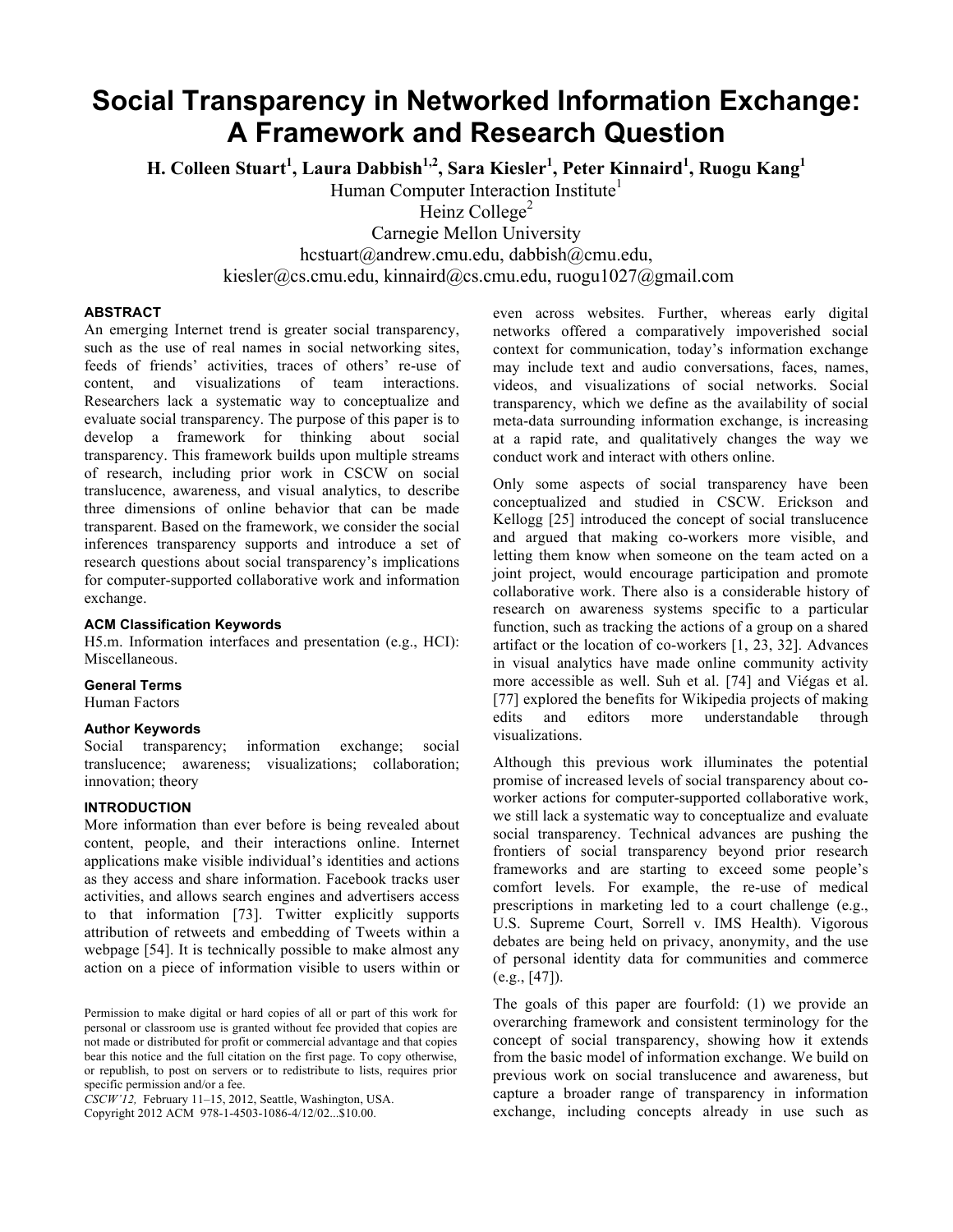authentication, anonymity, and provenance. (2) We then consider the inferences made by users that social transparency supports and their second order implications. Inferences stem from the immediate effects of changes in technology, such as making it easier to share information. Second order effects are indirect, longer term, and sometimes hard to anticipate effects. We argue that social transparency designs are making information visible without careful thought to the social inferences these designs support and the second order effects<sup>1</sup> [72] of those inferences. We focus on effects critical for collaborative work, such as the quality of information shared, coordination and control. (3) We point to some of the tradeoffs that are, or will, arise as the result of increasing social transparency. (4) Finally, we identify future areas of research related to social transparency to encourage CSCW researchers to study how these changes will affect collaborative work and information exchange online.

#### **INFORMATION EXCHANGE**

A basic sender-receiver communication model, derived from information theory [67], can describe information exchange between two individuals. A source (or sender), "Bob," disseminates information to a receiver, "Alice," and obtains confirmation from Alice in the form of verbal and non-verbal feedback that she received and understood the message (Figure 1). Information, defined as "knowledge [that] can be transmitted without loss of integrity " ([41] p. 386), travels within a tunnel, whereby only Bob and Alice have access to the information, and know that the exchange occurred. Considerable research in communication, social psychology, and sociology has enriched this view of twoparty exchanges, showing they are typically iterative and cooperative (e.g., [15]).



**Figure** 1**. Dyadic information exchange**

Today, dyadic information exchange is becoming less typical as people share their information on the Internet, purposely or not. Bob sends an email to Alice with copies to other people, posts comments in response to a blog, or posts a video of his family. Observers such as Lee, whom

1 Studies of email provide many historical examples of first and second order effects [72]. For instance, email made it easy for organizations to create virtual teams, a first-order effect. However, the huge rise in popularity of virtual teams led to second-order effects, such as team coordination challenges [21] and employee stress [2].

 $\overline{a}$ 

Bob may not even know, might get forwarded Bob's email or see his comments and video (Figure 2).<sup>2</sup>

The model in Figure 2 is as old as the Internet, but what is comparatively new is the increasing amount and quality of information that sources and receivers have about their information exchanges and the opportunity for observers like Lee to engage in these exchanges. Services within and across applications make visible three social dimensions of information exchange: the identities of those exchanging information—*identity transparency*, changes to content *content transparency*, and actions taken during the interaction—*interaction transparency*.

#### **IDENTITY TRANSPARENCY**

Identity transparency refers to the visibility of the identity of the sender and/or receiver in an information exchange. For a source, identity transparency means information about the receiver is visible, whereas for the receiver, it means that information about the source is visible. Identity transparency also can be asymmetric; meaning only one party in the exchange has information about the identity of the other.



**Figure 2. Networked information exchange: Multiple receivers access the same information and third parties can observe these actions on information.** 

# *Variations in Identity Transparency*

 $\overline{a}$ 

Identity transparency overlaps with the security concept of message authenticity, which refers to the verifiability of the identity of a sender and/or receiver of a message. Where verifiability is typically all or none, however, identity transparency designs have many gradations and ranges from strong identity transparency, where much information about a person's real world identity is persistently available across applications and settings, to complete anonymity,

<sup>&</sup>lt;sup>2</sup> Observers could be individuals, as in our example here, or organizations. See Wicker and Schrader [80] for an in-depth discussion on the implications of surveillance for commercial purposes.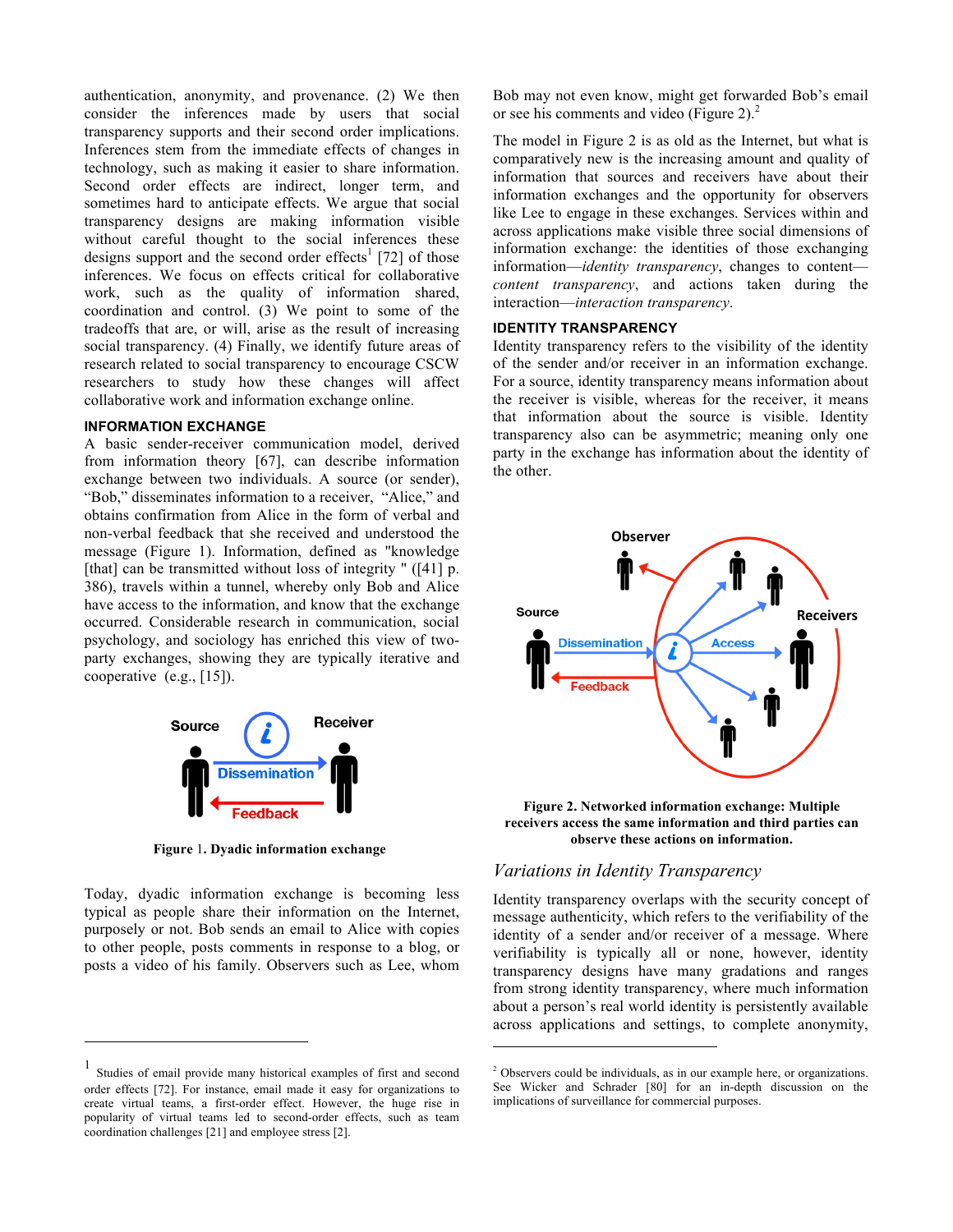where there is no persistent identifier of any kind. These variations in identity transparency influence social inferences about similarity, reputation, relative status, and perceived credibility of an information source.



**Figure 3. First order effects in the continuum of identity** 

Designs with strong identity transparency include a real name and/or information about source or receiver attributes, such as the person's demographic characteristics and membership in groups ("profiles"), acts as a signal or cue to a source's or receiver's trust in others and willingness to be accountable for what he says and does [53, 62]. Identity information about the source or receiver can support social inferences about how similar or dissimilar a user is to others involved in an exchange. The concept of homophily suggests that similarity perceptions can influence the likelihood of information exchange [52] in that we are attracted to and prefer to interact with those who are similar to us. In situations where identity is transparent sources should be more likely to initiate new information exchanges with receivers perceived to be similar (or have similar views) to themselves [45]; receivers should be more likely to accept information from sources who are similar than from sources who are dissimilar [3, 43]. Source attributes such as the designation "superuser" in TurboTax's Live Community and "barnstars" in Wikipedia, can also act as cues to social status, and increase the perceived credibility or the believability of a source and the information [53, 62].

Medium levels of identity transparency are created through designs that employ virtual identifiers such as unique user IDs and aliases allowing sources and receivers to be uniquely identified within an application and, if they choose, use the same identity across applications while avoiding using their real names or revealing demographic information about themselves. Virtual identifiers give sources control over their self-presentation in different communities [24], and receivers over contribution assessments within those communities. With repeated exposure and positive interactions, persistent aliases become more like real names in that they support trust, relationship development, and reputation building within sites and communities [61]. Persistent identifiers can also lead to reputational losses if people's interactions are negative (e.g., in the website Slashdot as described by Lampe and Resnick [44]).

Anonymity, the lowest level of identity transparency, makes it harder for sources and receivers to interpret one another's credibility, and can signal untrustworthy or suspicious information. Accordingly, anonymity seems to function best within communities or groups where almost everyone is anonymous. Sources and receivers develop norms of information exchange, and pay attention to the social context to interpret others' information [5, 17, 65]. Because anonymity reduces the personal risks associated with information sharing such as embarrassment, reputational losses, or social sanctions, anonymity in such communities and groups can facilitate the transmission of controversial, sensitive, critical, or novel information [38, 51].

To summarize, research suggests that different levels of identity transparency support different types of social inferences about sources and receivers. This research also suggests that sources and receivers change their behavior when we move along the continuum of weak versus strong identity transparency (Figure 3). When Bob uses his real name (or a persistent identity across many applications), he and his information are potentially more public, and he will likely take more care about the information he discloses or disseminates than when his identity is not known. Alice's trust in information from Bob will increase. Strong identity transparency therefore is likely to increase sources' sense of accountability and concern for how others perceive, value, and use their content online [38]. By contrast, when Bob is anonymous or uses a temporary alias, he will feel freer to say what he wishes, Alice is likely to take what he says less seriously, and she will need to look to the group context and norms to evaluate Bob's information.

## **Second Order Effects of Identity Transparency**

We argue that increasing identity transparency of sources and receivers will have second order effects in collaborative groups and communities, as a result of the inferences it supports. In particular, increased perceived accountability will result in greater accuracy of information shared and used, while lowering creativity by reducing the amount of unique or novel information shared.

## *Information Accuracy*

One plausible effect of identity transparency is an increase in the accuracy of information. Identity transparency should result in higher reputational accountability of sources and allow receivers to better evaluate the accuracy and usefulness of information from sources. In turn, the ability to evaluate information and its source should increase trust in information and information sharing. Research has shown that employees often fail to share or use information from their own organization that are held in repositories or databases because they are anonymous in the system. As sources, they do not know how others will use their information, and as receivers, they cannot evaluate the usefulness of the information or contact the source for more details [6, 7]. When sources and receivers are identified, potentially useful information is more usable. In one test of this idea, contributions to MovieLens, an online movie recommender system, were both greater in number and higher quality when contributors knew that their reviews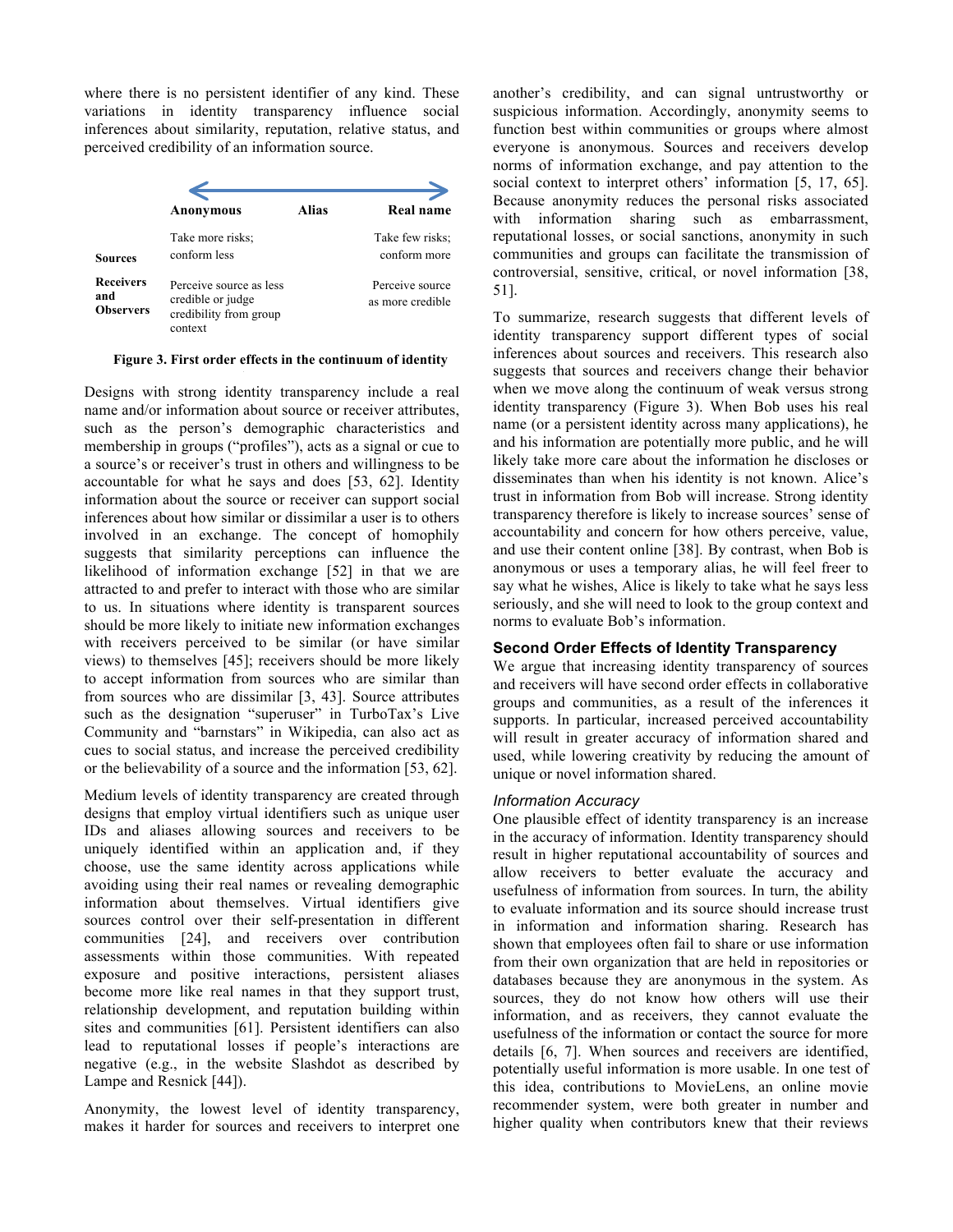would be checked by another MovieLens member [18]. This study began what could be a larger investigation into how online accountability, and designs for reinforcing it, affects the amount, accuracy, and usefulness of information that people create or disseminate to others within and across online communities. This research also could show how accountability changes, or fails to change, the psychology and detection of lying and false reporting online [59,79].

An open question concerns asymmetric identity transparency, when a source or receiver is identified but the other party is not. Figure 4 shows some examples of symmetric and asymmetric identity transparency, depending on whether the identity of the receiver and source are visible. The example of the downloaded paper will be familiar: Bob uploads his paper to his website. He will not know the identity of Alice, who downloads the paper and reads it. Applications such as Google Scholar offer post-publication citation services [10] and applications such as Turnitin.com offer plagiarism checking [22], but it is not as easy for Bob to know about Alice. Giving authors the ability to trace the identity of readers might be controversial, but would allow authors to have an early lead on potential collaborators or students, insight into the fields where they are having impact, and potential linkages to other relevant work.

## *Creativity*

Within some communities and collaborations, an increase in accountability would lead to more conformity, a decline in risk taking, and less creativity. Because their identities are known, people in strongly transparent groups and communities are likely to work harder at being civil and doing what their group wants, but also increase their conformity to group ideas and norms. This consequence

|                                               | <b>Source's Perspective</b>           | much<br>be<br>better                          |                                                                                 |
|-----------------------------------------------|---------------------------------------|-----------------------------------------------|---------------------------------------------------------------------------------|
|                                               | <b>Receiver Not</b><br><b>Visible</b> | Receiver<br>Visible                           | understoo<br>it<br>d<br><b>as</b>                                               |
| <b>Source</b><br><b>Not</b><br><b>Visible</b> | Symmetric<br>Anonymous<br>public post | Asymmetric<br>Company tracks<br>product views | could<br>affect the<br>culture of<br>creative<br>collaborati<br>ons.<br>Suppose |
| <b>Source</b><br><b>Visible</b>               | Asymmetric<br>Downloaded paper        | Symmetric<br>Email between<br>friends         |                                                                                 |
|                                               |                                       |                                               | .                                                                               |

## **Figure 4. Symmetry and asymmetry in identity transparency**

er 00 it  $\mathop{\rm Id}\nolimits$ he of ve ati ns. ise Alice, Bob, and Charles see that

needs to

they have each accessed a particular paper; they may perceive they form a group [12]. As members of a group, they will be more likely to communicate with one another, and if they do, they will feel social pressure to adhere to each other's opinions. Members of a triad are less independent in their behavior than members of dyads [69,70]. Bob can be more confident that Charles will behave in a reasonably predictable and honorable way, because Bob and Alice can sanction Charles' inappropriate

behavior. This increased sense of security for Bob and Alice, and civility of the group as whole, also comes with a cost to the individual group members—each will have to take more care with what he says.

The foregoing discussion suggests that there may always be defensible reasons within some communities to remove identity transparency, and to support anonymous information exchange for individuals and groups. The argument raises several research questions. First, what are the various situations in which communities and collaborations want anonymity? Researchers have investigated why some users choose not to actively contribute to online communities, which in turn hides their identity (e.g., lurkers [55, 56]). To our knowledge, however, there are no studies of when people prefer anonymity. Second, are there ways to assure anonymity for some parts of collaborative work (e.g., brainstorming) but maintain strong identity transparency for most of it? Google's Chrome browser incorporated a so-called "incognito mode," designed to remove traces of users' activity from their own machines [16]. Is it possible to design a similarly easy-to-use mode for controlling personal identification in groups? Tor and other similar proxy services provide anonymity today, but these solutions rely on third parties and are awkward for spontaneous work in collaborations. Researchers might consider the technical requirements for retrofitting such that anonymity (or lack thereof) is guaranteed for certain tasks.

#### **CONTENT TRANSPARENCY**

Content transparency refers to visibility of the origin and history of actions taken on information. For example, Wikipedia keeps a complete history of all the edits that have been made to every page. Viégas, Wattenberg, and Dave created the HistoryFlow visualization of editorial changes to improve the accessibility of these revision logs [77]. The history flow visualization uses edit timestamps in Wikipedia to construct a visual representation of the persistence of different pieces of text within a Wikipedia article. By making editorial changes more visible, the visualization increases individuals' ability to see how a document evolved over time as a result of many editors' actions on the content. Designs that incorporate content transparency can support inferences about others' activities (activity awareness) as well as inferences about the credibility of the content of a piece of information.

#### **Variations in Content Transparency**

One way systems can provide content transparency is using designs that make provenance information visible. Provenance refers to the origin or earliest known history of some artifact or content. When interface designs make provenance visible to sources and recipients, they both know where information originated. For instance, when Bob uploads his original essay to the web, then the parts of Bob's essay that Alice uses in her teaching lectures can be traced back to Bob. Provenance allows for checking plagiarism and the authenticity of data. A lack of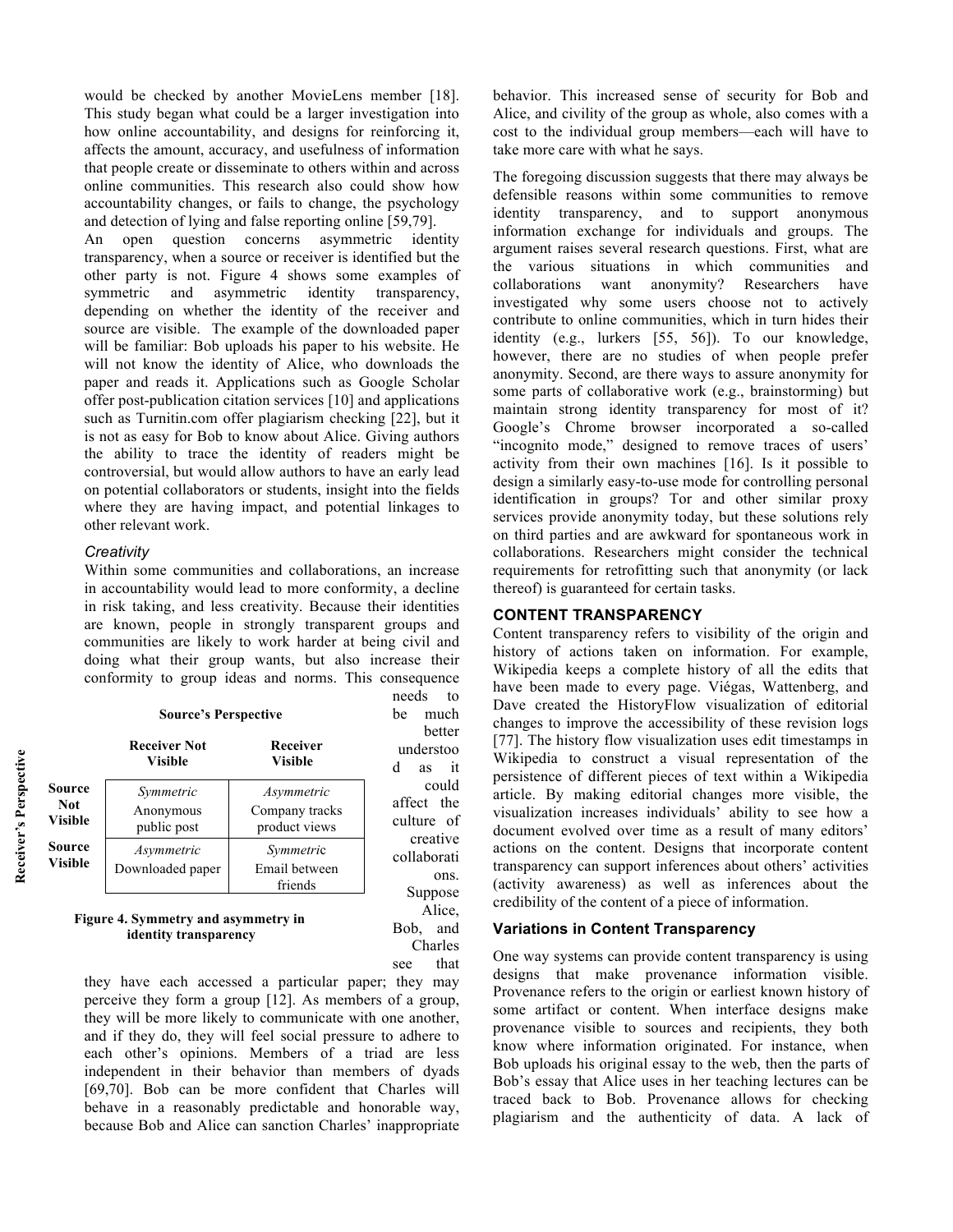provenance means that content has no clear ownership; hence it is easy to borrow, steal, repurpose, or fake.

Provenance can support inferences about others activities, leading to activity awareness, consciousness of other individuals' actions [23], because provenance is often determined by tracing back through prior actions on information. For example, Software developers become aware of others actions on code by looking at their commit logs [71]. Many researchers in CSCW have studied activity awareness but not usually because they are interested in determining the source or ownership of content. Instead, they have used the concept out of a larger concern for supporting coordination of collaborative work, especially distributed work [32, 66]**.** 

Revision control systems that require authentication, such as those commonly used in enterprise-scale software engineering, are a good example of content transparency used to support coordination. These systems provide detailed information about all changes to software. Engineers can make specific queries to see the changes. Visualizations of the system can help them create a mental model or narrative of the workflow [57].

Provenance can also support inferences about the characteristics of the individuals who have acted on the information over time. Visualizations of how people have edited or changed information over time not only aid coordination but also serve as an indicator of the expertise of those who created or changed information [40, 74, 77]. These visualizations can also support inferences about social structure within the set of individuals who have acted on the information, for instance, has anyone taken a leading role and are others following? Transparency of the development of content can reveal the roles of the individuals involved in its creation—what Gutwin, Greenberg, and Roseman referred to as structural awareness [33].

## **Second Order Effects of Content Transparency**

Because content transparency lets people see what is happening to a project or a community issue, and when, where, and how sources and receivers have changed information, this meta-information can serve as a reminder for others to contribute or respond to the changes in content. We argue that these kinds of cues will produce broader second order effects.

# *Productivity*

Activity awareness may drive productivity by reminding project members about interdependent projects, and through social facilitation processes. The reminding cues [36] that derive from strong content transparency should increase the productivity of collaborations and the self-corrective effects of crowd sourced information. Content transparency also can increase productivity through social facilitation processes; when sources know that their actions are visible, this awareness should prompt them to work harder. In one study, cashiers in a supermarket were more productive when they were watched by a highly productive peer [49].

Distributed teams are more likely than collocated teams to experience inattention to tasks, group conflict, neglect, and delays in their work [11, 19, 35]. We attribute some of the cause of these problems to weak content transparency, whereby members lack feedback and immediate knowledge of each others' activities, and fail to attend each others' progress [21]. Increased content transparency in the form of activity awareness can provide feedback as to whether the collaboration is proceeding as expected and keep collaborators on track, enhancing mutual knowledge and improving the accuracy of shared mental models [1, 23]**.** Documented work progress also provides collaborators with a common reference point for discussion, a shared understanding of the development of the project, what else needs to be done, and who might do it. For example, one IM prototype application shows activity in projects, with an icon indicating when any member of the project is changing a document [1, 23]. These kinds of cues may speed up content development by reducing lags between iterations of work, mitigating coordination problems, and reducing social loafing [37].

# *Stress*

As with identity transparency, however, there are contexts in which strong content transparency is likely to have some negative consequences for collaborations and communities. Content transparency makes everyone's behavior more visible and therefore more open to being evaluated and second-guessed by others. Research on "evaluation apprehension" suggests that when people are worried about others' evaluations of their work, they sometimes make mistakes and learn less than when they are not watched (e.g., [75]).

Although there is much excitement about new visualizations supporting content transparency, it is not clear whether these designs can support detailed activity awareness without overloading and subsequently stressing users. Imagine that every project Bob is working on notifies him of Alice, Charles', Sam's (and many others') changes to content in each project. Are there upper boundaries to content transparency? Many visualizations of content changes provide people with vast meta-information about information. Examples of such visualizations include the history flow visualization mentioned above, and the code swarm visualization project [58]. Although these examples may excel for certain tasks, researchers have already identified a tension between visualizations of content changes and increased cognitive load from adding more resources to a person's desktop (see [75]).

In many cases, the volume of changes to pieces of shared information may far exceed the attentional capacity of individuals. For example, a study of awareness in software development suggested that engineers found the email messages generated to notify them of individual changes to code disruptive, and struggled to keep up with the information contained within often keeping changes private to avoid disturbing others [71]. Dashboards and feeds only partially alleviate these issues, and selecting the correct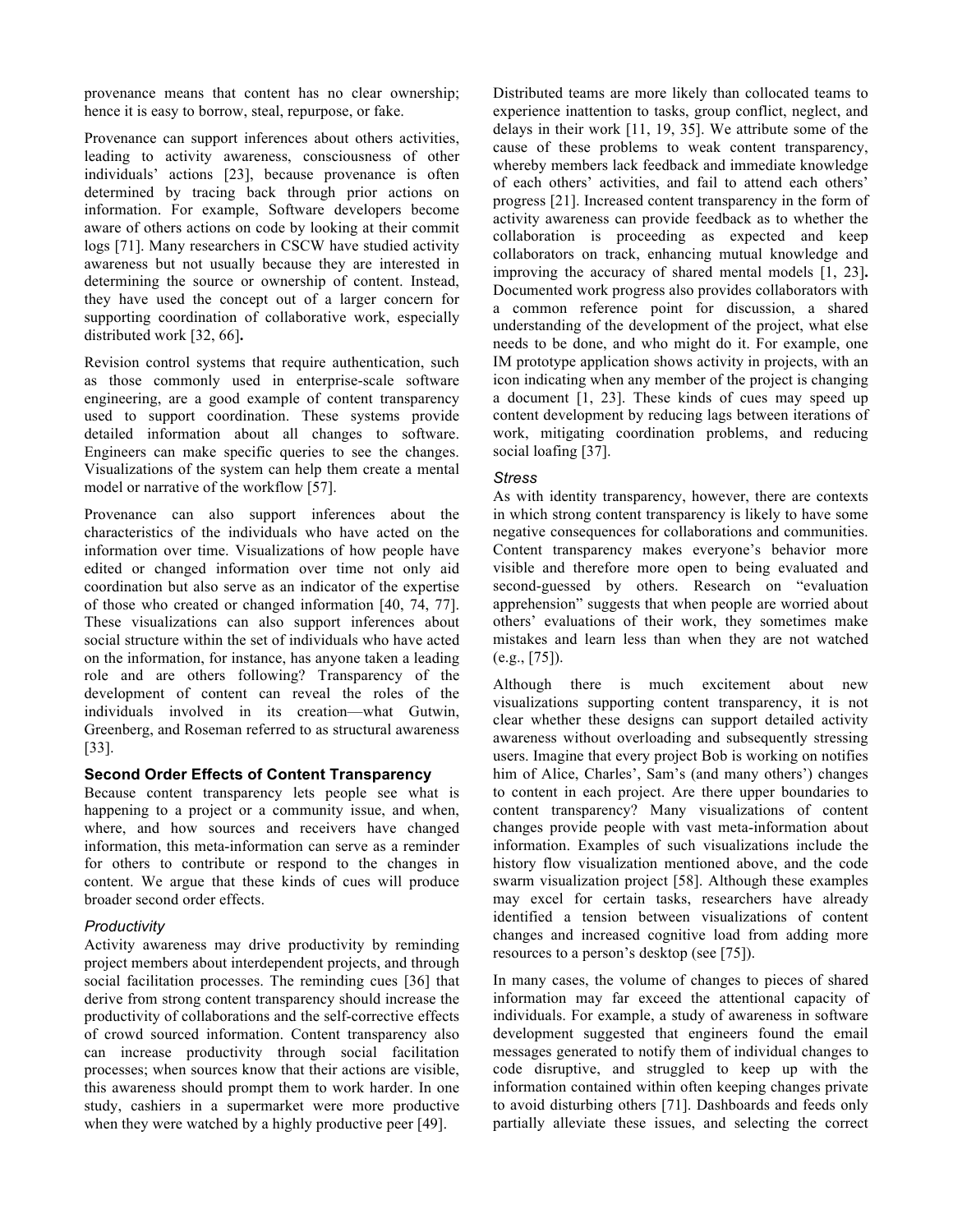level of detail remains a challenge [76]. Notifications about changes to content can generate constant interruptions to ongoing tasks, known to be disruptive to productivity [50]. Also, transparency in collaborations might increase the stress that many people feel as they feel social pressures to keep up with multiple projects and collaborators [2]. Thus an important research question is at what level of detail does content transparency need to be to mitigate overload while supporting collaborative function? And how frequently should individuals attend to it, to avoid distraction while maintaining awareness?

## **INTERACTION TRANSPARENCY**

When information is transmitted online, interface designs can make the details of an information exchange more or less visible to third parties. We define interaction transparency as the ability of a third party to observe an information exchange between a source and receiver, and (assuming symmetry) the knowledge that source and receiver have about the presence and identity of these third parties. This information supports social inferences about normative behavior as well as the social structure within a community or closed group. These inferences, when aggregated to the group level, may foster herding behavior, foster access to new information and influence creativity.

#### **Variations in Interaction Transparency**

Many Web applications track information access behavior and display it to one or more third parties (observers who did not create the content or access it). For example, if Alice publicly shares her photo on Flickr.com, the website indicates to Alice and anyone who visits the site how many times her photo has been viewed by others. Flickr allows users to designate friends as contacts and to track their activities in real time [46].

Interaction transparency supports social inferences about what constitutes acceptable behavior by sources, receivers, and third parties themselves. This happens because metainformation about third parties who opt to view an interaction can act as a source attribute. For example, if Charles and his friends watch Bob exchange content with Alice, the Bob-Alice interaction seems more important to Sally, another third party who sees that Charles and his friends have an interest in Bob's information. Generally, meta-information about people's behavior influences observers' interpretations of content and responses to sources (e.g., [4]). People tend to assume that others' behavior is usual, correct and worth following (see [13] for a review). Thus, guests at a hotel are more likely to reuse their towels when they are informed that most of the other guests at the hotel participate in the same environmental conservation program [30]. They are less likely to litter when they see a lonely piece of trash on the sidewalk than if there is no litter at all; the single piece of litter reminds them that most people are not littering [14]. Third parties who see others' information exchanges also are more open to learning from the information. For example, newcomers to an online community who observe exchanges among more senior members are more open to adopting

community norms [42]. Interaction transparency may be beneficial to newcomers because they become acclimatized to the normative behaviors of the community [60].

Interaction transparency also conveys information about social structure to third parties. While knowledge of a social structure is an important resource (e.g., [8]), individuals are likely to make errors in their assessments of what that social structure looks like [39]. Having accurate information about others social relationships would allow individuals to make more accurate assessments of other's social capital and locate expertise within a network.

Third party meta-information also helps potential receivers filter through large amounts of information to bring the most valued content to the surface. When Kijiji, for example, lists the number of page views for each classified ad on that site (www.kijiji.com), and the New York Times lists its top articles based on recommendations and blog coverage, viewers get a sense of what is important to other users (www.nytimes.com). Suh et al. developed Wiki Dashboard to help users filter through Wikipedia articles [74].

## **Second Order Effects of Interaction Transparency**

Interaction transparency reveals social information who is exchanging information with whom, who is dependent on whom for information, and which persons or groups are the primary conduits for information. We argue this information will have several second order effects.

#### *Popularity and Herding*

Interaction transparency increases people's knowledge about the popularity of information, sources, receivers, and third parties. Because popularity signals credibility, popular information and popular people have a huge advantage in gaining more popularity [64]. The result may be increased tendencies for herding behavior within communities and collaborations as interaction transparency increases.

Rating systems and public usage statistics exemplify information given to third parties about exchanges among sources and receivers. Someone coming to a site can see summary information at a glance about who has liked or disliked different content. Google HotPot and Stumbleupon curate content based on people's social connections [28]. Research suggests that this kind of rating information does cause herding behavior. In a study of music exchange markets, songs rated highly early in the rating process skyrocketed in popularity, irrespective of song quality [64]. Herding behavior could be expected to increase with more interaction transparency, and could affect the opinions and behavior of collaborations and communities.

Herding behavior is worrisome because it may reduce the variety of content that people access since they are being fed information that is consumed by others within their social network. Seeing what one's friends or coworkers are looking at could reduce access and use of new information, and increase segregation of information exchange based on ideology and group memberships [27].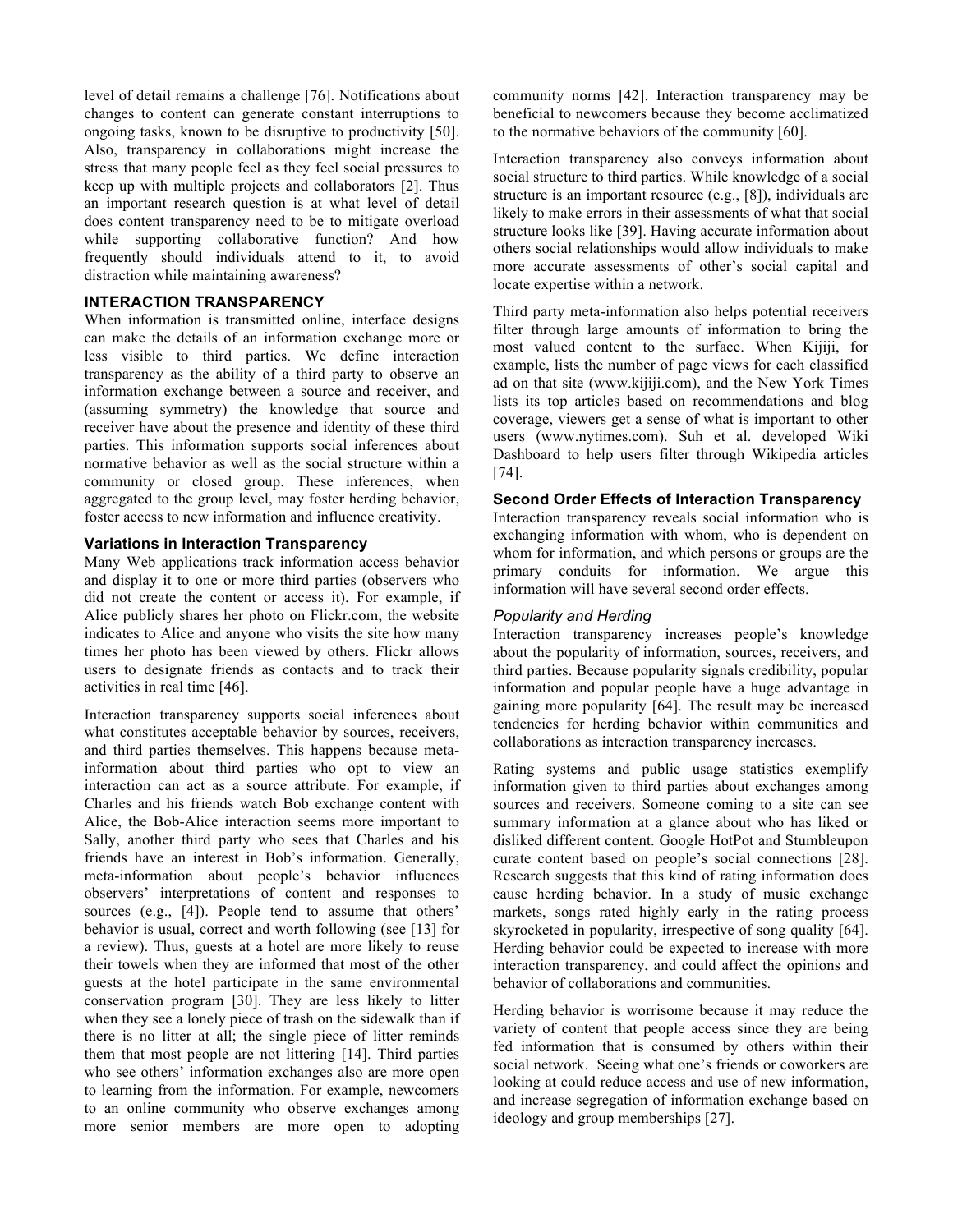# *New Information*

Increased interaction transparency could make larger, more dispersed networks visible. For example, Microsoft Academic Search (academic.research.microsoft.com) is a visualization designed to display co-authorship networks that display, for instance, co-authors of co-authors. Making networks more visible could counteract the tendency for people to only interact within their own groups. It would show that social structure is not as rigid as might be assumed, and useful social capital [9]. Charles and Sue might be trustworthy and predictable collaborators but not the most useful contacts for each other in all situations. If Charles and Sue only share information with each other and their joint contacts, the information that Charles receives from Sue will tend to be redundant with the information he gets from his other existing contacts [31]. In short, we argue that revealing social networks could increase the uniqueness of information people seek and receive. This effect could have interesting implications for collaborative work and innovation.

Previous work has shown how attributes of a source influences the likelihood that new information is disseminated [63]. This previous work has not considered how interaction transparency will influence the spread and reuse of information. Reputation cues and collaboration networks should influence the information that users seek out and reuse. If a researcher learns though a revealed collaboration network about people who do similar work or have new ideas about similar topics, he might be more likely to seek out and reuse that content. Increased visibility would make a search for new information more efficient because users are pointed to individuals with similar interests who were previously unknown [34].

## *Interaction with Identity Transparency*

Earlier, we noted that when receivers know the identity of sources, and this transparency is symmetric, sources may feel more accountable for their information and more careful about what they reveal. As well, knowing that third parties are observing them can make sources more cautious about their information exchange behavior, especially their use or reuse of sensitive information such as searches for health information. The influence of observers is especially influential in new, uncertain, or risky situations (e.g., [48]). Being observed may lead sources to alter the information they share such that it becomes more easily accessible to a broader audience, or they may omit certain content that would offend others or is proprietary or could be considered plagiarism. Third party transparency could affect the way receivers respond to information from sources. For example, receivers might confirm receipt of publically conveyed information more quickly than privately transmitted content, and provide more feedback, because they want to appear conscientious in the eyes of third

parties or the broader community. These speculations have not been studied but are important to understanding the conditions under which interaction transparency increases or decreases innovation.

Privacy has received considerable attention in the CSCW research literature (e.g., [20, 29]). Perceived privacy violations can be caused by asymmetric identity and interaction transparency, as when a third party knows the identity and actions of sources or recipients but the reverse is not true [43]. Third parties could have codified, reused, or disseminated information about the sources or recipients without their knowledge or permission. Researchers have found that feedback regarding who is observing a user's activities (that is, creating symmetry) allays people's privacy concerns [43], where in other situations asymmetry might be desired by users [78]. However, we still lack sufficient information about the effects and tradeoffs involved in asymmetric interaction transparency. For instance, threats to privacy with asymmetric interaction transparency exist in countries with governments that block or censor websites, and even arrest people for their content. Often the rules are not clear and it is impossible to trace the existence or identity of third party observers or to make all parties anonymous. Shklovski and Kotamraju [68] describe how people in Kazakhstan and Russia self-censor their behavior and avoid anonymization services to avoid appearing suspicious. Their study suggests that crossnational and cross-culture research is needed to understand better the implications of asymmetry in interaction transparency.

Another important question regarding identity and interaction transparency is whether and how sources can stop the flow of meta-information about their content. The Internet makes it easy for recipients and third parties to archive content and meta-information without the source's knowledge. Once content is archived by another user, the source loses control over the lifespan of that content. Are there technical means to add tracking devices or automatic degradation of content over time? Just as a newspaper passed around on a rainy day will slowly fall apart, can the creator of content specify certain types of file accesses or modifications that would partially or fully corrupt the content?

Perhaps it is possible to design DRM solutions, accessible to individuals, to enhance innovation through attribution and tracking of content's reuse. Any transfer to a networkenabled machine could cause the data to "phone home." Systems like Vanish attempt to give the source control over the lifespan of data by supporting a data self-destruct date [26], but this solution has not yet been widely adopted. Researchers need to consider more fully the technical requirements and user impact of transparency control.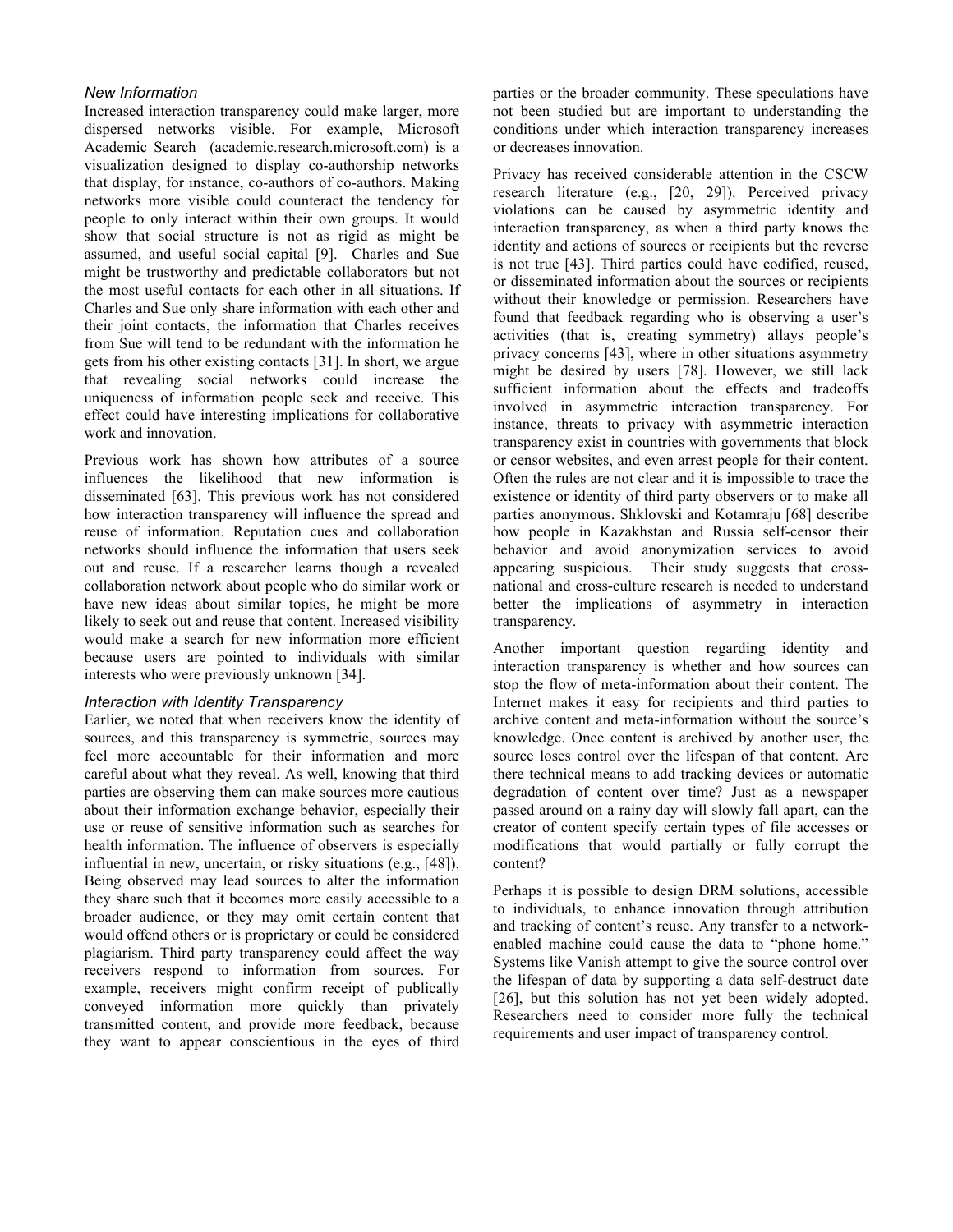| <b>Dimension of</b><br>Transparency | Transparency<br><b>Components</b>                                               | <b>First Order Effects Cited in</b><br><b>Prior Research</b>                                                                                                | Hypothesized<br><b>Second Order Effects</b>                                                                                                                                                                                             |
|-------------------------------------|---------------------------------------------------------------------------------|-------------------------------------------------------------------------------------------------------------------------------------------------------------|-----------------------------------------------------------------------------------------------------------------------------------------------------------------------------------------------------------------------------------------|
| <b>Identity</b><br>Transparency     | Real names                                                                      | Accountability: Names and virtual identifiers aid<br>in developing a reputation $[44,61]$                                                                   | ↑ Information Accuracy<br>More identifiably in a community or<br>collaboration increases accountability,<br>accuracy of information<br><b>L</b> Creativity<br>More identifiably in a community or<br>collaboration increases conformity |
|                                     | Virtual identifiers<br>(e.g., IDs and<br>aliases)                               | Image maintenance: Virtual identifiers provide<br>control over people's self presentation [24]                                                              |                                                                                                                                                                                                                                         |
|                                     | Profile<br>information<br>(e.g.,<br>demographic,<br>historic data)<br>Anonymity | <b>Trust:</b> Profile information increases credibility [53,<br>62]                                                                                         |                                                                                                                                                                                                                                         |
|                                     |                                                                                 | Perceived similarity: Profile information attracts<br>similar others [45]                                                                                   |                                                                                                                                                                                                                                         |
|                                     |                                                                                 | <b>Trust:</b> Anonymity applications are used to reduce<br>risk $\lceil 38 \rceil$                                                                          |                                                                                                                                                                                                                                         |
|                                     |                                                                                 | People use cues from the social context to judge<br>sources and receivers [17,65]                                                                           |                                                                                                                                                                                                                                         |
| <b>Content</b><br>Transparency      | Provenance and<br>greater awareness<br>of authorship                            | Activity awareness: Revision histories keep<br>people in the loop (who is doing what) [74]<br>Credibility: increases trustworthiness of content<br>[40, 74] | ↑ Productivity<br>Provenance and revision awareness<br>increase productivity in collaborative<br>projects                                                                                                                               |
|                                     | Revealed<br>revision history                                                    |                                                                                                                                                             | ↑ Attentional Demand<br>Provenance and revision awareness<br>increase stress from collaborative work                                                                                                                                    |
| <b>Interaction</b><br>Transparency  | Evidence of third<br>party access (e.g.,<br>link referral<br>history)           | Social networks: Reveals new connections<br>between users [34]                                                                                              | $\uparrow$ Herding<br>Revealed popularity multiplies the<br>impact of popularity                                                                                                                                                        |
|                                     |                                                                                 | Norms: Reveals 'normal' behavior through<br>popularity of content [64]                                                                                      | ↑ Innovation                                                                                                                                                                                                                            |
|                                     |                                                                                 | Self censorship: Due to being in the public eye<br>[48]                                                                                                     | Revealing weak ties encourages access<br>to new information and ideas                                                                                                                                                                   |
|                                     | Visualizations of<br>social networks                                            | Network perception: People don't perceive social<br>networks accurately [39]                                                                                | ↓ Privacy<br>Asymmetries in identity and interaction<br>transparency increase privacy violations                                                                                                                                        |

## **Table 1. Some Effects of Social Transparency**

#### **CONCLUSION**

Social transparency, the ability to observe and monitor the interactions of others within and across applications on the Internet is transforming the way we collaborate and share information online. Although the field of CSCW has conceptualized social translucence and awareness within a small group setting, we lack a framework for researching social transparency across a larger scale. In this paper, we have presented such a framework for analyzing social transparency on the Internet. This framework extends the notion of social translucence and activity awareness, and suggests new research on the effects and design of socially transparent collaborative work systems. A summary of the dimensions of social transparency, their related inferences and second order effects can be found in Table 1.

We argue that designers of social systems need to consider the inferences that transparency supports and its implications for broader social outcomes. In the offline world, cues about others behavior serve as powerful signals that inform our own activities. In the online setting, designs

that incorporate social transparency are recreating many of the signals we rely on in our offline environment with potentially broader more far-reaching consequences. Informed by the existing research on social psychology, decision-making, and interaction in online communities, our framework suggests inferences individuals are likely to make based on social transparency cues. When aggregated across individuals, transparency related inferences in turn have implications for the social structures individuals are embedded in. We have considered here the influence of identity, content and interaction transparency on group and organizational-level outcomes such as information quality, creativity, productivity, stress, and herding (summarized in Table 1 above). The implications of social transparency for collaborative systems suggest a host of interesting research opportunities in CSCW. In particular, the second-order system level effects of social transparency are understudied. We insufficiently understand the social context for positive and negative effects of transparency--whether information quality will improve or creativity will decline, whether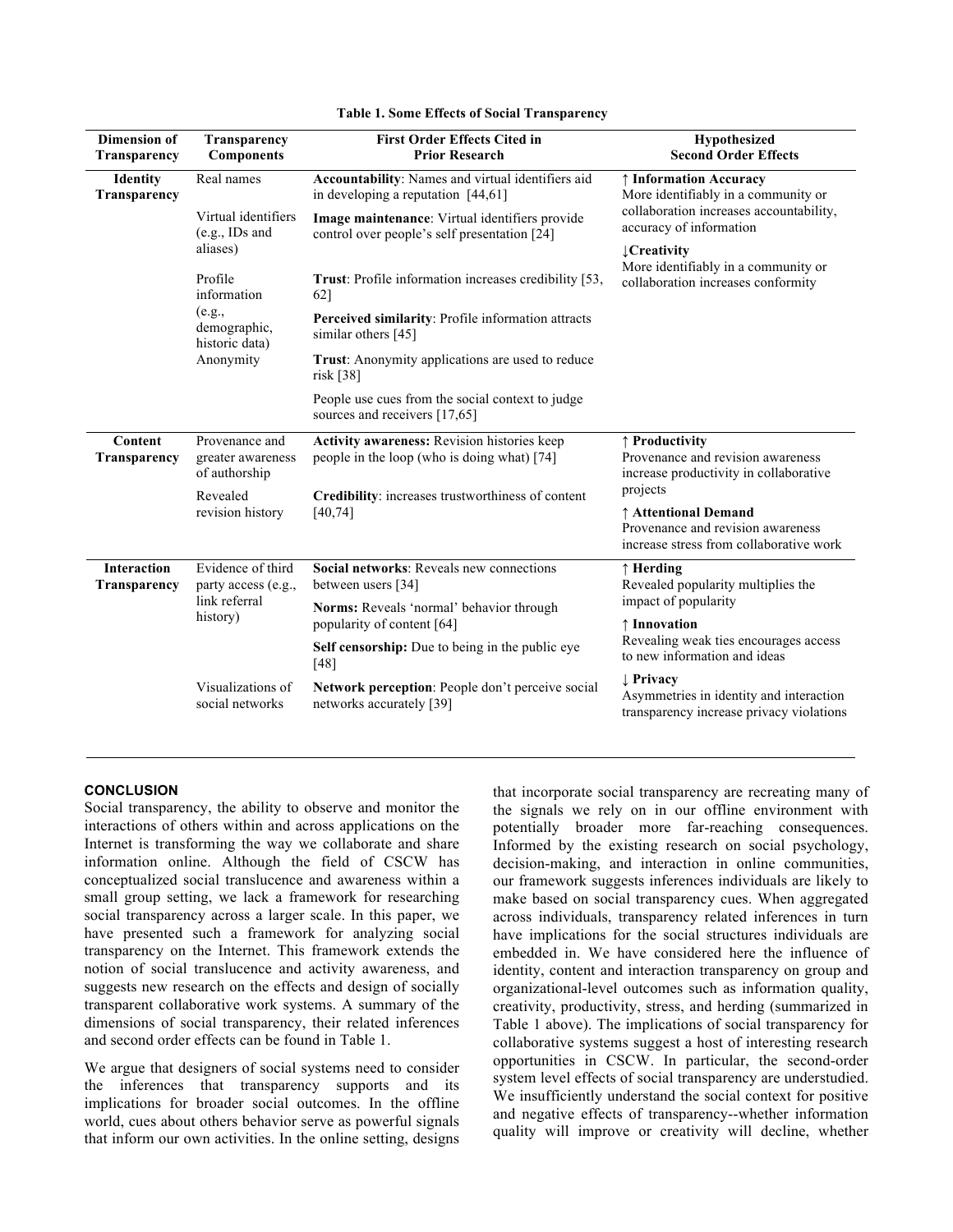collaborations will be more effective or more stressful, and whether communities will attend too much to popular content or will be exposed to new content they might not otherwise have seen.

#### **ACKNOWLEDGMENTS**

This work was supported by a National Science Foundation grant, CNS-1040801.

#### **REFERENCES**

1.Bardram, J.E. and Hansen, T.R. The AWARE architecture: Supporting context-mediated social awareness in mobile cooperation. *CSCW 04*, (2004), 192-201.

2.Barley, S.R., Meyerson, D.E., and Grodal, S. E-mail as a source and symbol of stress. *Organization Science 22*, 4 (2010), 887-906. 3.Barnlund, D.C. and Harland, C. Propinquity and prestige as determinants of communication networks. *Sociometry 26*, 4 (1963),

467-479. 4.Bearden, W.O. and Etzel, M.J. Reference group influence on product and brand purchase decisions. *Journal of Consumer Research* 

*9*, 2 (1982), 183-194. 5.Bernstein, M., Monroy-Hernandez, A., Harry, D., Andre, P., Panovich, K., and Vargas, G. 4chan and /b/: An analysis of anonymity and ephemerality in a large online community. *ICWSM*, Association for the Advancement of Artificial Intelligence (2011).

6.Boh, W. Mechanisms for sharing knowledge in project-based organizations. *Information and Organization 17*, 1 (2007), 27-58.

7.Boh, W.F. Reuse of knowledge assets from repositories: A mixed methods study. *Information & Management 45*, 6 (2008), 365-375. 8.Borgatti, S.P. and Halgin, D.S. On network theory. *Organization Science*, , 1-14.

9.Bourdieu, P. Le capital social: Notes provisoires. *Actes de la Recherche en Sciences Sociales 31*, (1980), 2-3.

10.Butler, D. Computing giants launch free science metrics. *Nature*, 2011. http://www.nature.com/news/2011/110802/full/476018a.html.

11.Cascio, W.F. Managing a virtual workplace. *Academy of Management Executive 14*, 3 (2000), 81-90.

12.Castano, E., Yzerbyt, V., Paladino, M.P., and Sacchi, S. I belong, therefore, I exist: Ingroup identification, ingroup entitativity, and ingroup bias. *Personality and Social Psychology Bulletin 28*, 2 (2002), 135-143.

13.Cialdini, R.B. and Goldstein, N.J. Social influence: Compliance and conformity. *Annual review of psychology 55*, 1974 (2004), 591- 621.

14.Cialdini, R.B., Reno, R.R., and Kallgren, C.A. A focus theory of normative conduct: Recycling the concept of norms to reduce littering in public places. *Journal of Personality and Social Psychology 58*, 6 (1990), 1015-1026.

15.Clark, H.H. and Brennan, S.E. Grounding in communication. In L.B. Resnick, J.M. Levine and S.D. Teasley, eds., *Perspectives on socially shared cognition*. American Psychological Association, 1991, 127-149.

16.Clifford, S. Will Google's Chrome help or hurt advertisers? *The New York Times*, 2008. http://bits.blogs.nytimes.com/2008/09/03/willgoogles-chrome-help-or-hurt-advertisers/?scp=6&sq=incognito chrome&st=cse.

17.Connolly, T., Jessup, L.M., and Valacich, J.S. Effects of anonymity and evaluative tone on idea generation in computermediated groups. *Management Science 36*, 6 (1990), 689-703.

18.Cosley, D., Frankowski, D., Kiesler, S., Terveen, L., and Riedl, J. How oversight improves member-maintained communities. *CHI 05*, (2005), 11.

19.Cramton, C.D. The mutual knowledge problem and its consequences for dispersed collaboration. *Organization Science 12*, 3 (2001), 346-371.

20.Cranor, L. Internet privacy, a public concern. *netWorker: The Craft of Network Computing June/July*, (1998), 13-18.

21.Cummings, J. Geography is alive and well in virtual teams.

*Communications of the ACM 54*, (2011), 24-26.

22. Dahl, S. Turnitin $(R)$ : The student perspective on using plagiarism detection software. *Active Learning in Higher Education 8*, 2 (2007), 173-191.

23.Dourish, P. and Bellotti, V. Awareness and coordination in shared workspaces. *CSCW 92 3*, November (1992), 107-114.

24.Ellison, N., Heino, R., and Gibbs, J. *Managing Impressions Online: Self-Presentation Processes in the Online Dating Environment*. Blackwell Publishing Inc, 2006.

25.Erickson, T. and Kellogg, W.A. Social translucence: An approach to designing systems that support social processes. *CHI 00 7*, (2000), 59-83.

26.Geambasu, R., Kohno, T., Levy, A.A., and Levy, H.M. Vanish: Increasing data privacy with self-destructing data. *Usenix Security Symposium*, USENIX Association (2009), 299–316.

27.Gentzkow, M. and Shapiro, J.M. Ideological segregation online and offline. *NBER Working Paper w15916*, 10 (2010).

28.Gilbertson, S. Google Hotpot smartens up local search, but it's no Yelp killer. *Wired*, 2010.

http://www.wired.com/epicenter/2010/11/google-hotpot-smartens-uplocal-search-but-its-no-yelp-killer/.

29.Godefroid, P., Herbsleb, J., Jagadeesany, L., and Li, D. Ensuring privacy in presence awareness: An automated verification approach. *CSCW 2000*, (2000), 59-68.

30.Goldstein, N.J., Cialdini, R.B., and Griskevicius, V. A room with a viewpoint: Using social norms to motivate environmental

conservation in hotels. *Journal of Consumer Research 35*, 3 (2008), 472-482.

31.Granovetter, M.S. The strength of weak ties. *American Journal of Sociology 78*, 6 (1973), 1360-1380.

32.Gutwin, C. and Greenberg, S. A descriptive framework of workspace awareness for real-time groupware. *CSCW 02 11*, 3 (2002), 411-446.

33.Gutwin, C., Greenberg, S., and Roseman, M. Workspace awareness in real-time distributed groupware: Framework, widgets, and evaluation. *CHI 96*, (1996), 281-298.

34.Guy, I., Jacovi, M., Perer, A., Ronen, I., and Uziel, E. Same places, same things, same people? Mining user similarity on social media. *CSCW 10*, (2010), 41-50.

35.Hinds, P.J. and Mortensen, M. Understanding conflict in geographically distributed teams: The moderating effects of shared identity, shared context, and spontaneous communication. *Organization Science 16*, 3 (2005), 290-307.

36.Hintzman, D.L. Research strategy in the study of memory: Fads, fallacies, and the search for the "coordinates of truth."*Perspectives on Psychological Science 6*, 3 (2011), 253-271.

37.Karau, S.J. and Williams, K.D. Social loafing: A meta-analytic review and theoretical integration. *Journal of Personality and Social Psychology 65*, 4 (1993), 681.

38.Kiesler, S. and Sproull, L. Group decision making and communication technology. *Organizational Behavior and Human Decision Processes 52*, 1 (1992), 96-123.

39.Kilduff, M. and Krackhardt, D. Bringing the individual back in: A structural analysis of the internal market for reputation in organizations. *Academy of Management Journal 37*, 1 (1994), 87–

40.Kittur, A., Suh, B., Chi, E.H., and Alto, P. Can you ever trust a Wiki? Impacting perceived trustworthiness in Wikipedia. *CSCW 08*, (2008), 7-10.

108.

41.Kogut, B. and Zander, U. Knowledge of the firm, combinative capabilities, and the replication of technology. *Organization Science 3*, 3 (1992), 383-397.

42.Kraut, R.E., Burke, M., Riedl, J., and Resnick, P. Dealing with newcomers. In R.E. Kraut and P. Resnick, eds., *Evidence-based social design: Mining the social sciences to build online communities*. MIT Press.